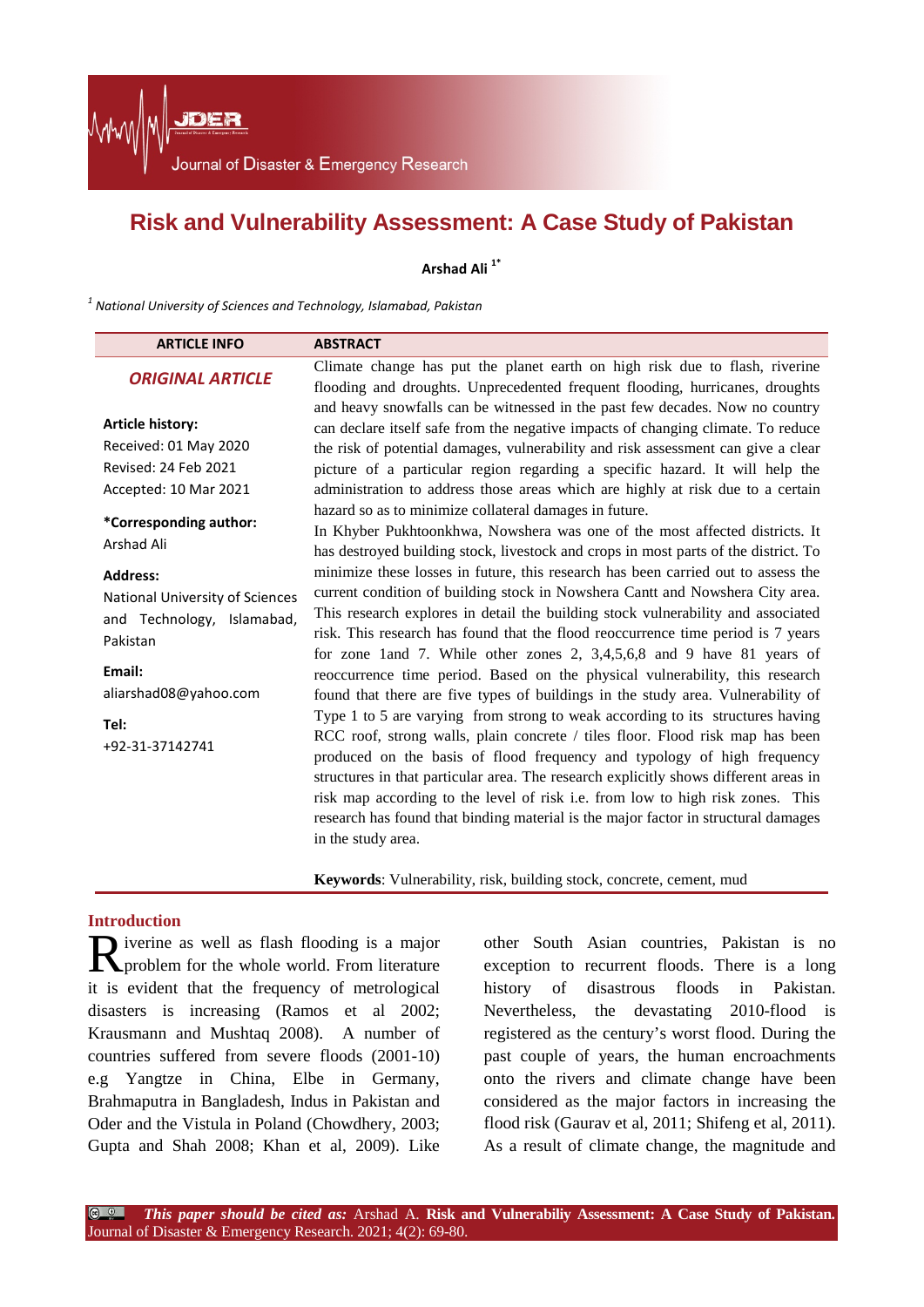frequency of floods occurrence have been increased in the past 30 years (Shifeng et al. 2011). Due to climate change, high discharge will occur in future, which can lead to frequent river floods, unless adequate measures are taken to mitigate.

Floods are frequently devastating most parts of Pakistan. The share of each hazard in Pakistan 30 years history is shown in figure 3.

Share of each hazard in Pakistan 30 years Disaster profile



**Figure 1**. Pakistan 30 years disaster profile

In 2010 floods, most parts of Pakistan had effected severely. One of the most effected regions in Pakistan was the Province of Khyber Pakhtunkhwa. Out of 24 districts of KPK ten districts are more severely. The most affected districts were Peshawar, Nowshera, Charsada, Kohistan Dera Ismail Khan, Tank, Swat, Shangla, Upper Dir, and Lower Dir. The population affected by the floods including casualties and destruction during the 2010 floods are as follows:

**Table 1.** Destruction during 2010 floods (PDMA)

| <b>Affected Persons</b> | 3.8 million |
|-------------------------|-------------|
| Number of Deaths        | 1,070       |
| Total Injured           | 1,056       |
| Damaged Houses          | 295,684     |
| Destroyed houses        | 119,000     |
|                         |             |



Figure 2. Flood extent in study area during 2010 floods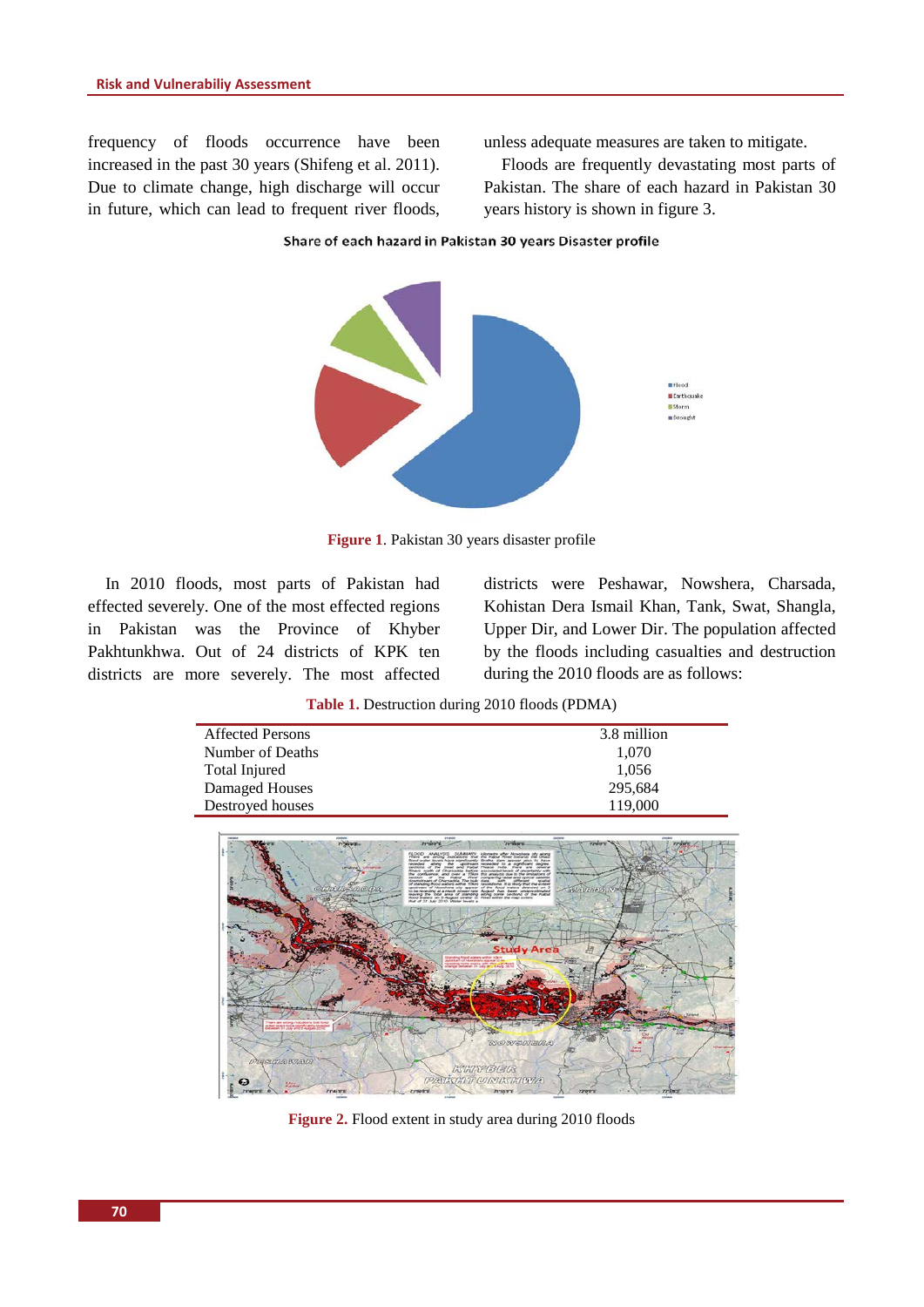Flood extent in the districts of Charsadda and Nowshera (Study Area) has been shown in Figure-1.

District Nowshera in Khyber Pukhtunkhwa, is one of the most effected districts in Pakistan 2010 floods. River Kabul is the main source of riverine flooding in Nowshera as it passes through it. The aim of this research is to find the physical vulnerability of existing building stock and find the risk associated with any flood in future.

#### **Methodology**



**Chart 1.** Methodology of this research is visualized in the following flowchart

Nowshera (34.0153° N, 71.9747° E) is one of the most strategically located districts of Khyber Pukhtunkhwa. Nowshera is surrounded to the west by Peshawar, to the northwest by Mardan and Charsadda, to the southeast by Attock and to the east by Swabi districts.



Figure 3: Map of District Nowshera

Two major rivers of KPK, Swat and Kabul are divided in Peshawar basin into tributaries, they are Khiali and Jindai , Naguman, Shah Alam and Sardaryab . All of these tributaries converge into main Kabul River within an area of  $5 \text{ km}^2$ upstream. Therefore within a stretch of about 15 km between M1 Kabul River Bridge and Nowshera, Kabul River is mainly a confluence area for 7 river courses, which not only makes this region highly vulnerable to flood hazard but the main source of flooding in District Nowshera.

**Zonation of the study area**: - The whole area is divided into 9 zones according to frequency of floods and elevation from Mean Sea Level (MSL) as shown in the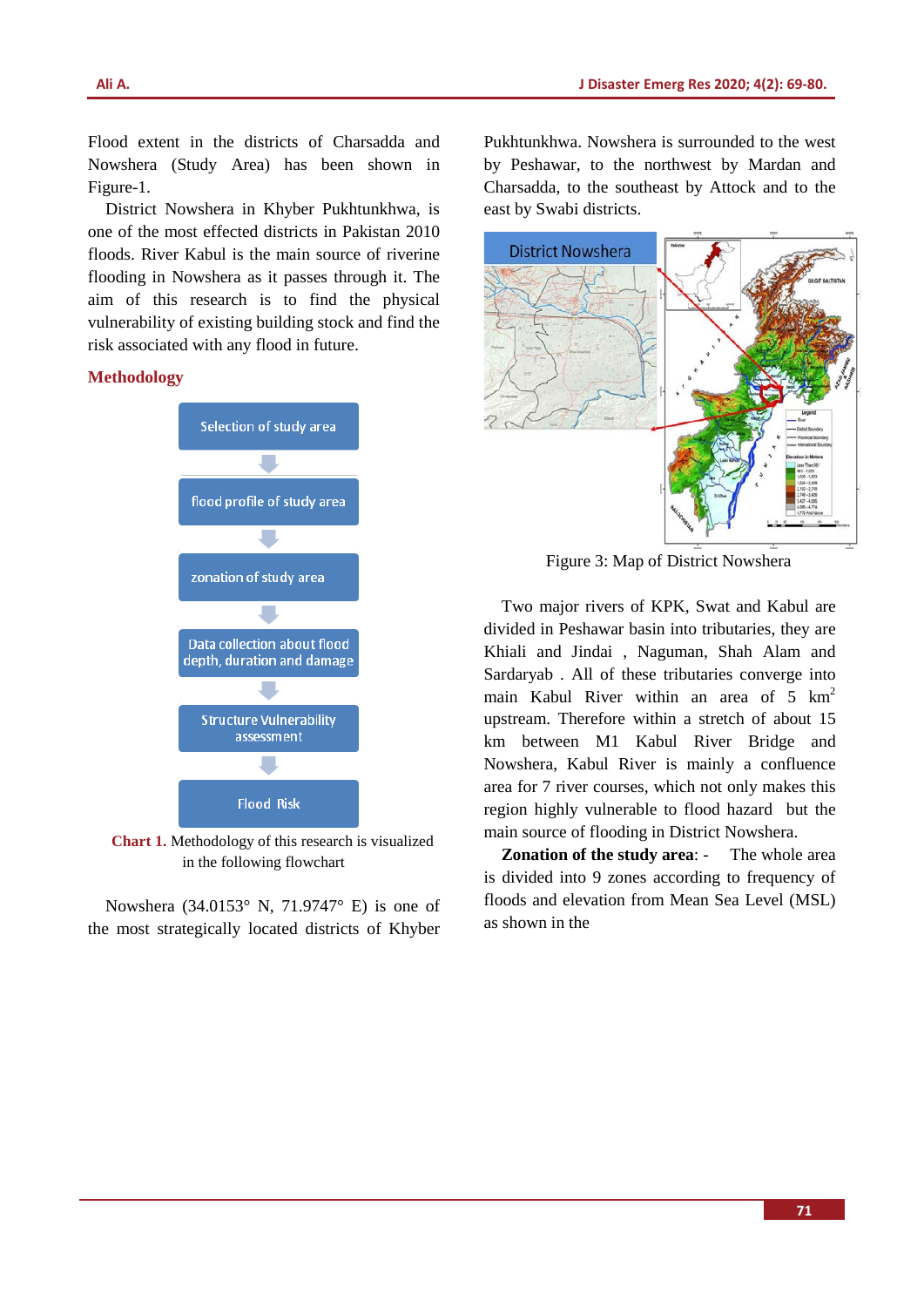Nowshera 2010 Floods, ASTER Image Dated 04 August 2010









**Figure 4.** Zoning of the study area.

ASTER false colour image dated 04 August 2010 and LandSat, Aster image (04-08-2010) has been geo referenced on LandSat, NOAA image dated 1.5.2013 in same Projection Type (UTM, zone 45, spheroid and datum WGS 84) for demarcation of zones according to the severity of flood. It is clear from these images that that flood water has been receded after 4th August onwards but some areas were found where flood water was still stagnant that means flood water could not be receded those places from 27 July 2010 till 4th August. Therefore, those common areas are long duration inundated areas.

#### **Study Area inundation profile**

The study area elevation for MSL, depth and duration of flood water in 2010 is portrayed in the following figure;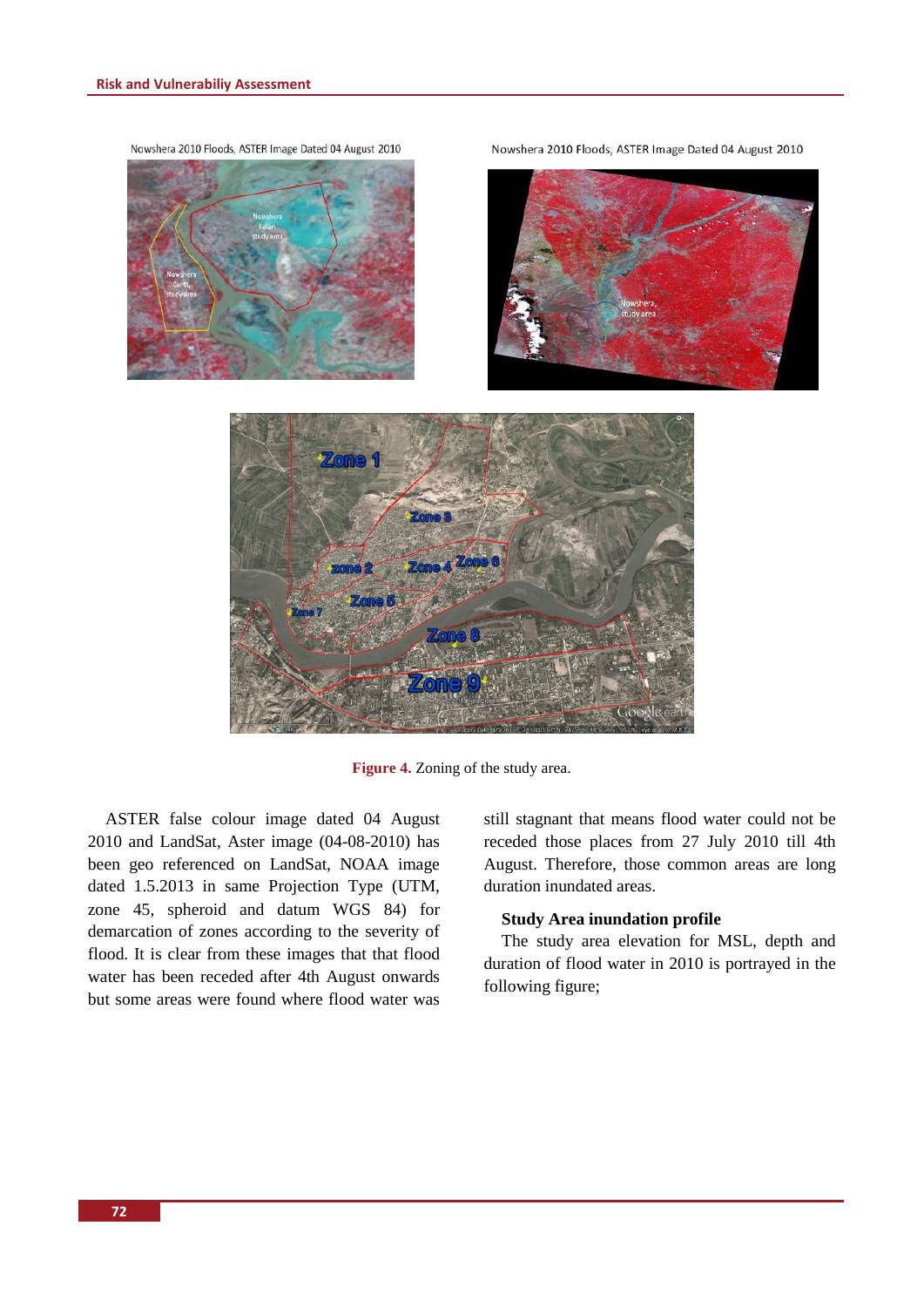

**Figure 5.** Elevation, Flood depth and duration of the study area

#### **Sampling**

The whole study area has been divided into 9 zones according to the flood frequency. Different samples have been taken from different zones. The sampling method which is used in this research is called non‐proportional stratified random sampling. The number of samples from each zone has been shown in the following table:-

| Zone ID | <b>Probable number of buildings</b> | No. of samples |
|---------|-------------------------------------|----------------|
|         | 3000                                | 60             |
| 2       | 7000                                | 80             |
| 3       | 7000                                | 80             |
| 4       | 6000                                | 80             |
|         | 7000                                | 80             |
| 6       | 2000                                | 30             |
|         | 3200                                | 40             |
| 8       | 3000                                | 40             |
|         | 5000                                | 60             |

**Table 2.** Sampling proportion in the study area

#### **Flood Frequency and Return Period**

Method of Plotting Position has been used in this research to calculate flood frequency. The annual peak discharge data (Table 3) of the River Kabul (2001- 2013) (N=13 years) for zone 1 and 7 while N=80 years for zone 2,3,4,5,6,8,9 (Figure 4) after respondents response about the flood occurrence in their respective zones



Source: (Atta, Khan:2013)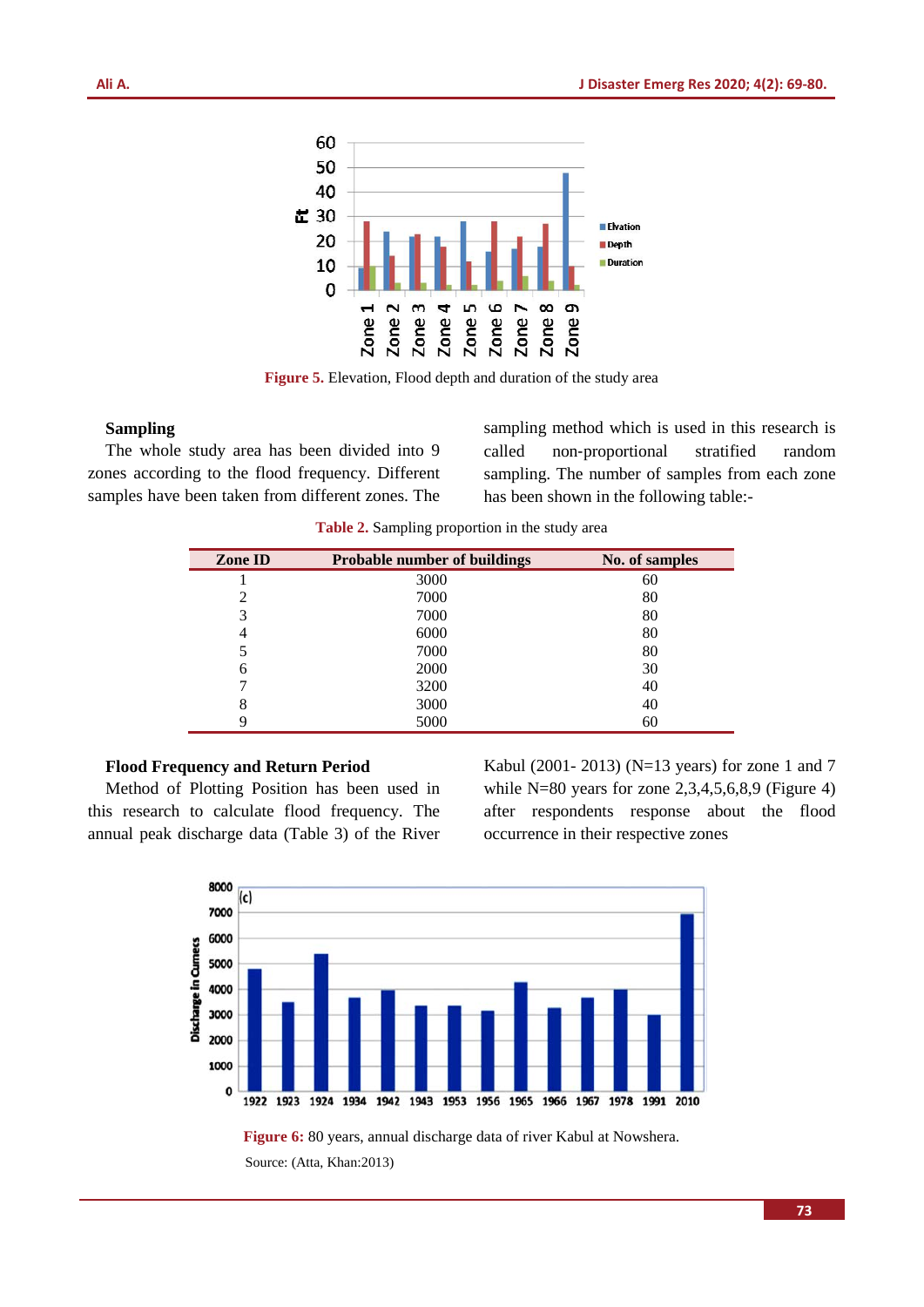| S.No         | year | <b>Average annual</b><br>discharge(m <sup>3</sup> /s) | <b>Sorting (high</b><br>to how) | <b>Rank</b><br>$\mathbf{w}_m$ | Probability,<br>«p» | <b>Return</b><br><b>Period</b><br>$\epsilon\tau\epsilon$ |
|--------------|------|-------------------------------------------------------|---------------------------------|-------------------------------|---------------------|----------------------------------------------------------|
| 1            | 2001 | 2628.25                                               | 10743.08                        | $\mathbf{1}$                  | 0.01                | 81.0                                                     |
| $\mathbf{2}$ | 2002 | 2267.61                                               | 5752.48                         | $\overline{2}$                | 0.14                | 7.0                                                      |
| 3            | 2003 | 2468.65                                               | 4934.48                         | 3                             | 0.21                | 4.7                                                      |
| 4            | 2004 | 3425.94                                               | 3815.06                         | 4                             | 0.29                | 3.5                                                      |
| 5            | 2005 | 2193.17                                               | 3673.23                         | 5                             | 0.36                | 2.8                                                      |
| 6            | 2006 | 5752.48                                               | 3565.24                         | 6                             | 0.29                | 3.5                                                      |
| 7            | 2007 | 3565.24                                               | 3425.94                         | $\overline{7}$                | 0.50                | 2.0                                                      |
| 8            | 2008 | 3673.23                                               | 3383.65                         | 8                             | 0.57                | 1.8                                                      |
| 9            | 2009 | 4934.48                                               | 2628.25                         | $\boldsymbol{9}$              | 0.64                | 1.6                                                      |
| 10           | 2010 | 10743.08                                              | 2468.65                         | 10                            | 0.71                | 1.4                                                      |
| 11           | 2011 | 1438.05                                               | 2267.61                         | 11                            | 0.79                | 1.3                                                      |
| 12           | 2012 | 3383.65                                               | 2193.17                         | 12                            | 0.86                | 1.2                                                      |
| 13           | 2013 | 3815.06                                               | 1443.97                         | 13                            | 0.93                | 1.1                                                      |

**Table 3:** Annual discharge of river Kabul at Nowshera

Flood frequency analysis was carried out. Return period as well as probability of occurrence for flood of River Kabul has been calculated using above formula. Return period for zone 1 and zone 7 is 7 years (probability of occurrence  $=$  0.14) . At zone 2,3,4,5,6,8 and 9 the return period is 81 years. (probability of occurrence  $= 0.01$ ) (Table 4). The following table shows zone wise probability and return period for every zone in Table 4:-

| Zone                     | <b>Probability</b> | <b>Return Period</b> |
|--------------------------|--------------------|----------------------|
| $Z$ one-1                | 0.14               | 7.0                  |
| $Zone-2$                 | 0.01               | 81.0                 |
| $\mathsf{Zone-3}$        | 0.01               | 81.0                 |
| $Z$ one-4                | 0.01               | 81.0                 |
| $\mathsf{Zone}\text{-}5$ | 0.01               | 81.0                 |
| Zone-6                   | 0.01               | 81.0                 |
| Zone-7                   | 0.14               | 7.0                  |
| Zone-8                   | 0.01               | 81.0                 |
| Zone-9                   | 0.01               | 81.0                 |

**Table 4**. Zones along with probability and return period

#### **Types of structures:**

In the study area, this research has found five

most frequent buildings structures on the basis of cross tabulation. Table 5 gives the details:-

| Type 1 | PCC-Bricks-RCC- Cement |
|--------|------------------------|
| Type 2 | PCC-Bricks-RCC- Clay   |
| Type 3 | PCC-Bricks-Wood-Cement |
| Type 4 | PCC-Bricks-Wood-Clay   |
| Type 5 | Soil-Stone-Wood- other |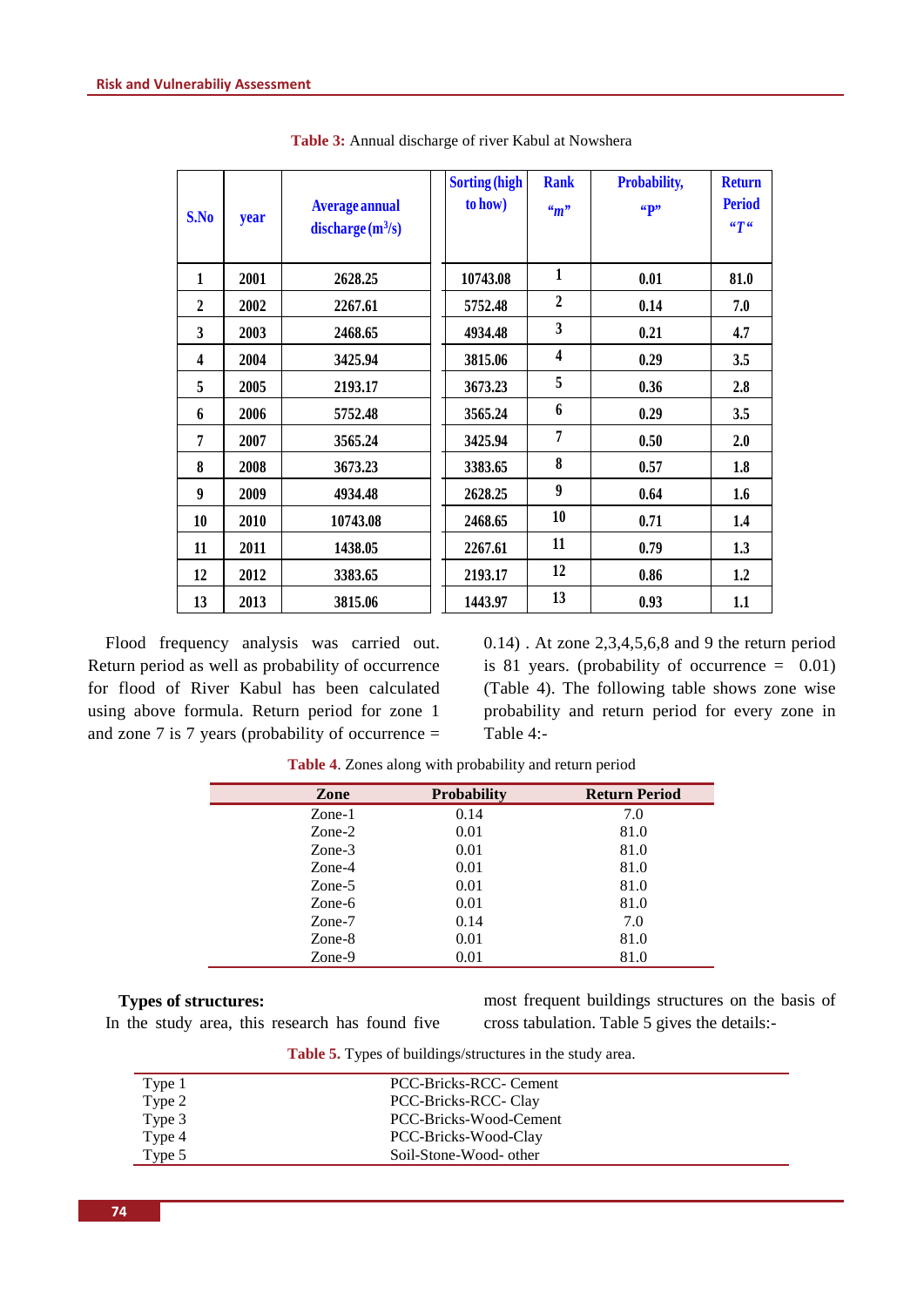### **Vulnerability of structures Structure Type 1 (PCC-Bricks-RCC-Cement)**



**Structure Type 1** 

**Figure 12.** Vulnerability Function of Structure Type 1 with depth.



**Figure 13.** Vulnerability Function of Structure Type 1 with duration.

**Structure Type 2 (PCC-Bricks-RCC-Clay)**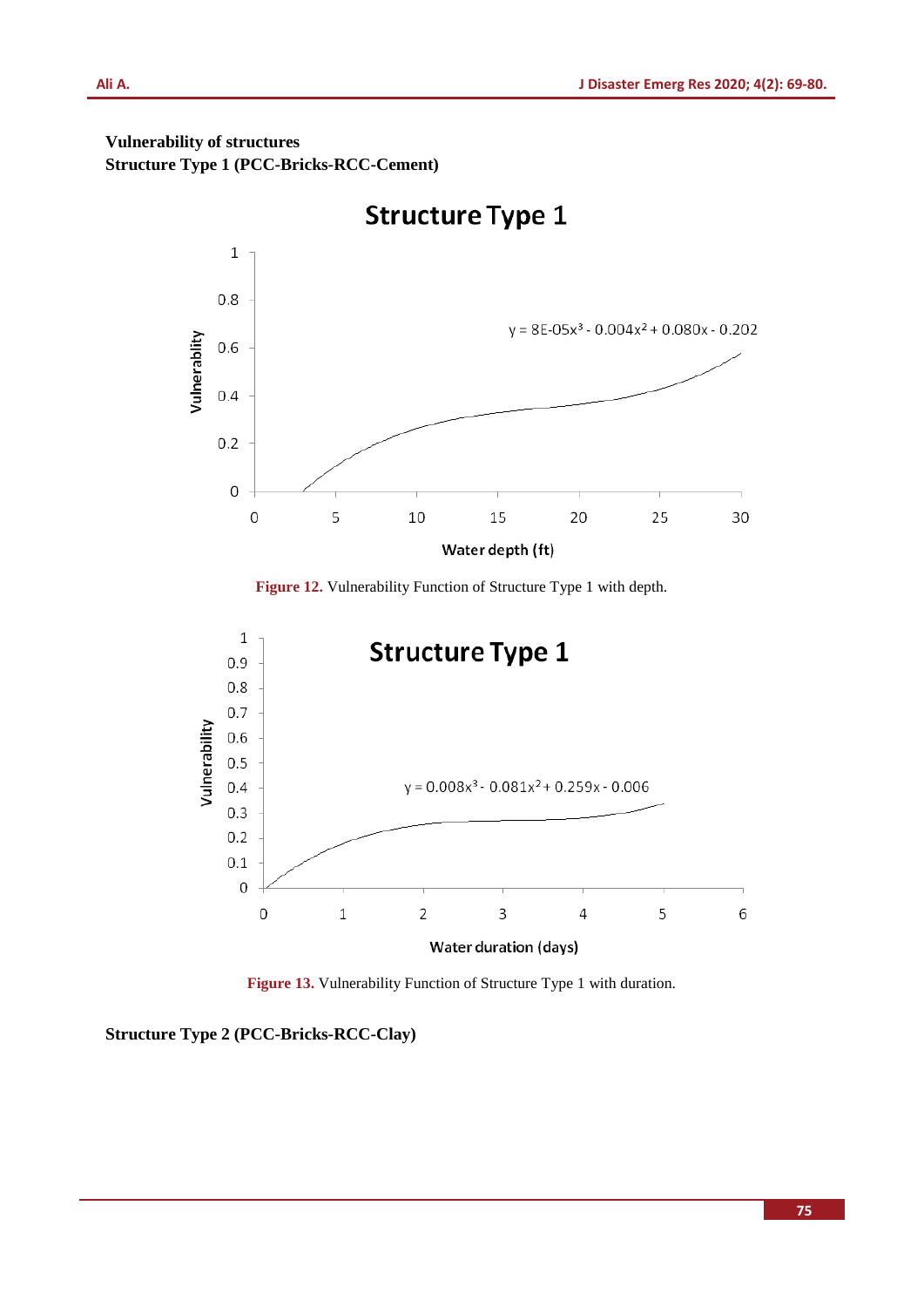

**Figure 14.** Vulnerability Function of Structure Type 2 with depth.



**Figure 15**. Vulnerability Function of Structure Type 2 with duration

**Structure Type 3 (PCC-Bricks-Wood-Cement)**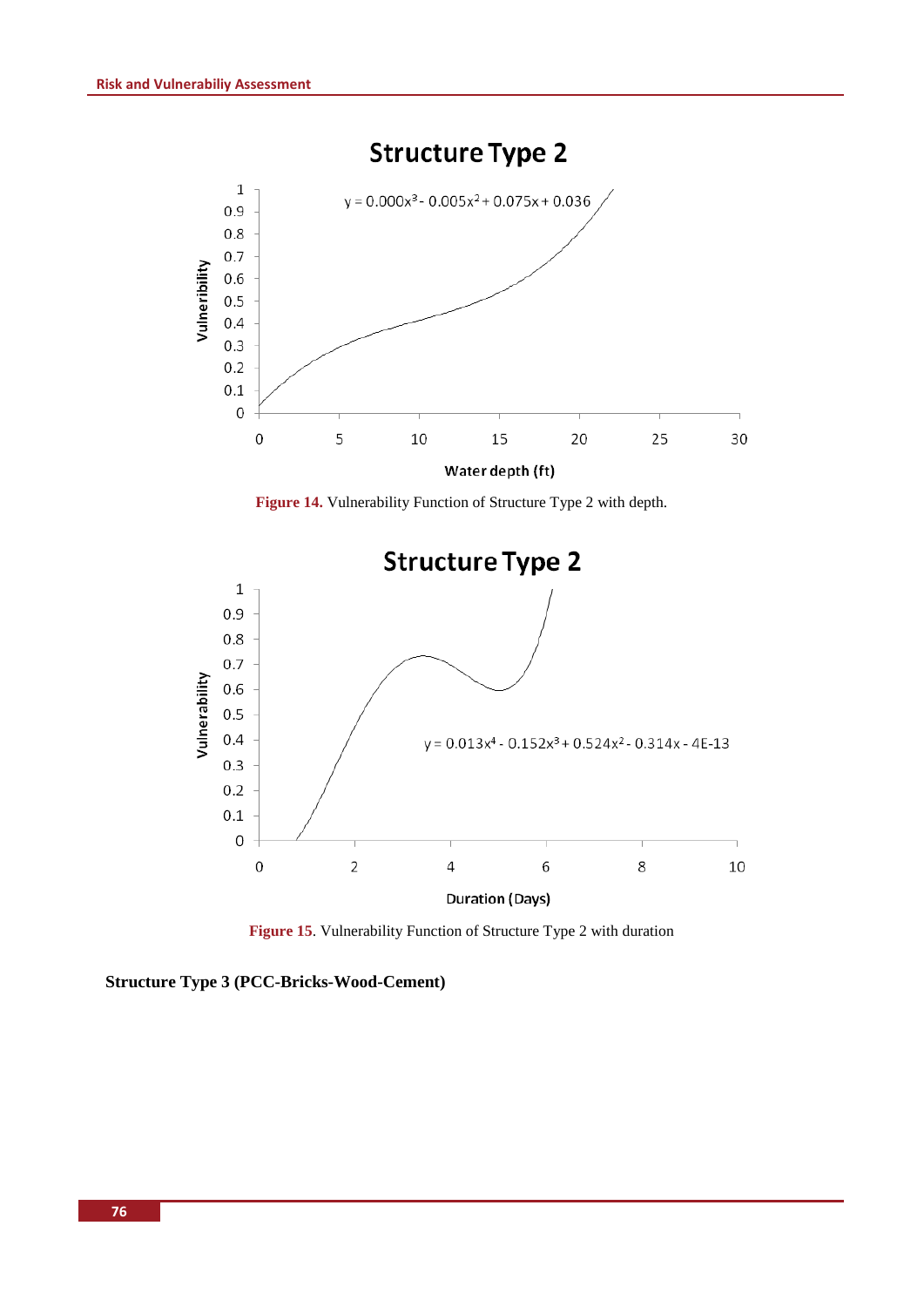# **Structure Type 3**



**Figure 17.** Vulnerability Function of Structure Type 3 with duration

**Structure Type 4 (PCC-Bricks-Wood-Clay)**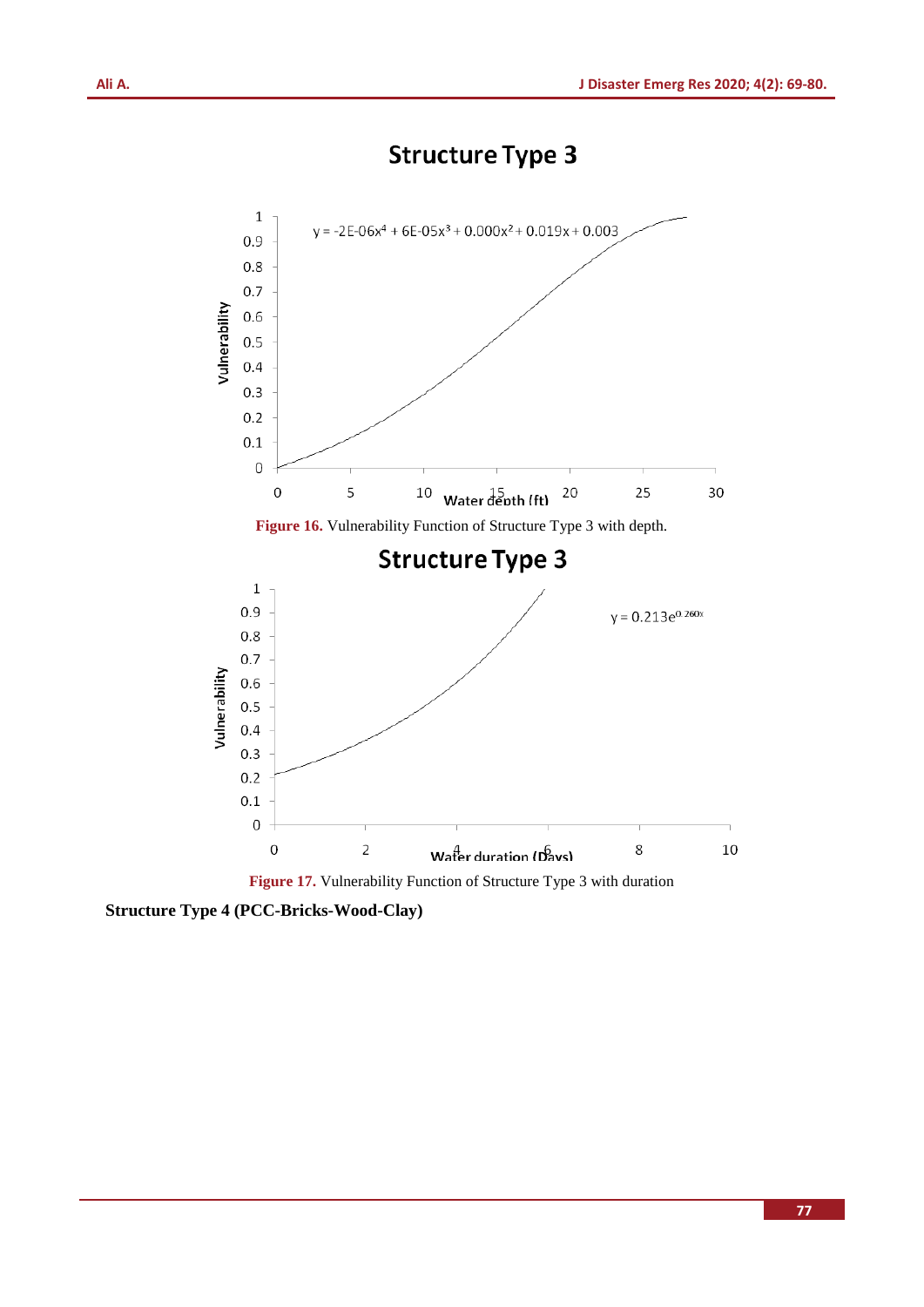.



**Figure 18.** Vulnerability Function of Structure Type 4 with depth.



**Figure 19.** Vulnerability Function of Structure Type 4 with duration.

#### **Risk Calculation**

It was found that, if flood would occur once in 81 years as in zone 2,3,4,5,6,8,9 as the same magnitude of 2010 then risk would be varied between 3600 to 7200 Rupees for structural Type 1. If it happens in 7 years as in case of zone 1 and 7, it will be between 3600 to 85200 for structure Type 1.

In case of structure Type 2, risk varies between 113600 to 22730 Rupees if it occurs in 81 years. If it happens in 7 years as in case of zone 1

and 7, it will be between 1920 to 9600 for structure Type 2.

For structure Type 3, risk varies from 34080 to 45440 for 7 years return period. For 81 years return period, risk lies between 960 to 4800.

In case of structure Type 4, risk varies between 11360 to 56800 Rupees if it occurs in 81 years. If it happens in 7 years as in case of zone 1 and 7, it will be between 1920 to 9600 Rupees for structure Type 4.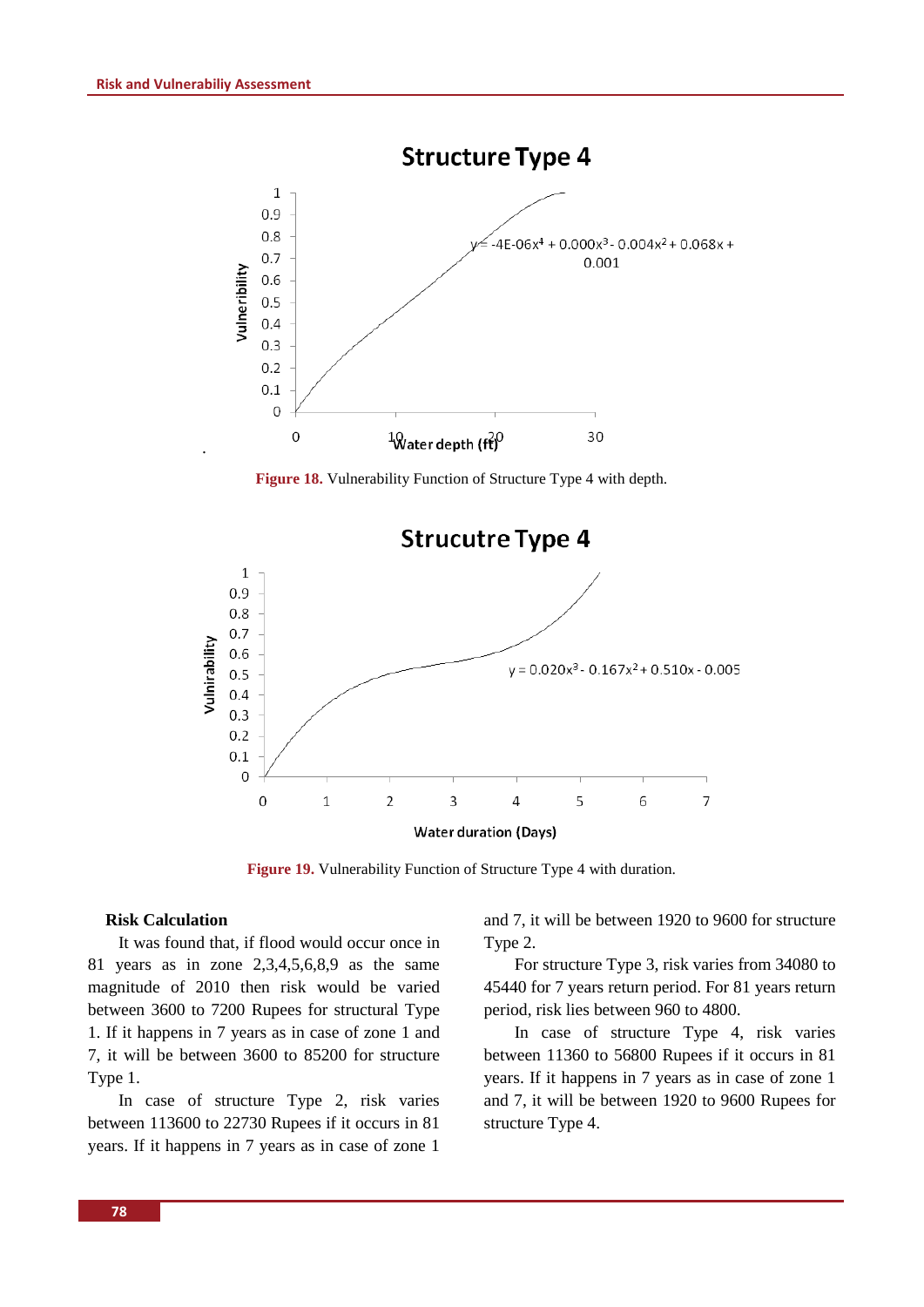If it happens in 81 years, risk varies from 10650 to 540 for Type 5 structures. The highest risk values (with respect to highest vulnerability for each element) were categorized into four classes such as:

| >50000         | High    |
|----------------|---------|
| 20001-50000    | Medium  |
| $1000 - 20000$ | Low     |
| $\Omega$       | No Risk |

#### **Conclusion**

In the study area, most of the structures which are constructed with clay mortar have been damaged the most. Whenever, the risk and vulnerability assessment is carried in a particular area, particular attention should be given to it.

Plinth material is another factor for the vulnerability of structures in flood risk areas. In most of the cases, in which Type 1 buildings were collapsed due to the use of rock stone in foundation to the plinth level of the structure. In a total of 4 feet depth, Type 1 buildings collapsed in zone 5 due to the swelling of soil and ultimate shattering of foundation.

Zone 1 & 7 are the high risk areas due to a short return period and high probability of floods. Zones 1, 7 has 7 years return period and zones 2, 3, 4,5,8 and 9 have 81 years return period.

Percentage of structures in Type 1, 2,3,4,5 are 36.84, 18.05, 19.55 13.53 and 3.01 respectively in the study area.

Vulnerability index has been defined as low, medium and high having percentages between 0- 30, 31-60, 60- 100 respectively for all zones.

Vulnerability index of zone 1,2,3,4,5,6,7,8,9 are 0- 0.5, 02-0.8, 0-1,0-1,0-1 respectively.

#### **Typology of structures in the Study Area**

According to the interview with community's people and observation in the study area, it came up that after getting total damage of their houses people have constructed their new house at the same place by rising its plinth height and with almost new material e.g. by replacing stone wall and mud wall with bricks and concrete blocks along with cement mortar.

The reason is that people recognized that by

rising plinth to certain level and changing wall material can save them from flood water damages in future. When flood occurred in 2010, the authority provided relief in terms of money, food, cloths etc, but the authority did not adopt any codes for each building.

The vulnerability functions of structural types of building clearly indicate that, the structure Type1 having a strong concrete wall, floor and roof material, this structural type is not so vulnerable to flood water. The structural Type 2 is prone to flood water and it gets half damage (0.5) in range 12 -15 ft water depth. The wall, floor and roof materials for this structural house entirely collapsed (1) when flood water reached 25 ft height or higher than that (Figure 4.6). As with the depth, structure Type 3 collapses when water depth reaches in the range of 20 -25 ft. Structure Type 4 is more vulnerable due to its binding material and as the depth increase, its vulnerability proportionally increase until its collapse. Structure Type 5 is vulnerable due to its wall material and weak binding material. It also collapses as the water depth increases.

#### **Structure Type 1**

Structure Type 1 is made from the combination of Brick wall, PCC floor and RCC roof along with cement mortar. Having a wall, floor and roof material, this structural type is not so vulnerable to flood water. Although this structural type is strong against floodwater, some people also spent some money to repair the minor damage. For instance, they repaired the cracks, some broken portion of house after floods by painting the wall or re-enforcing some holes that took place because of flood water remaining inside the house.

#### **Structure Type 2**

Buildings with structural Type 2 are made from the combination of Brick wall- PCC floor and RCC roof along with clay mortar. Having a strong wall, floor and roof material but weak binding material, this structural type is highly vulnerable to flood water. Due to its weak binding material, which liquidates with water, make this type of structure more vulnerable to floodwater.